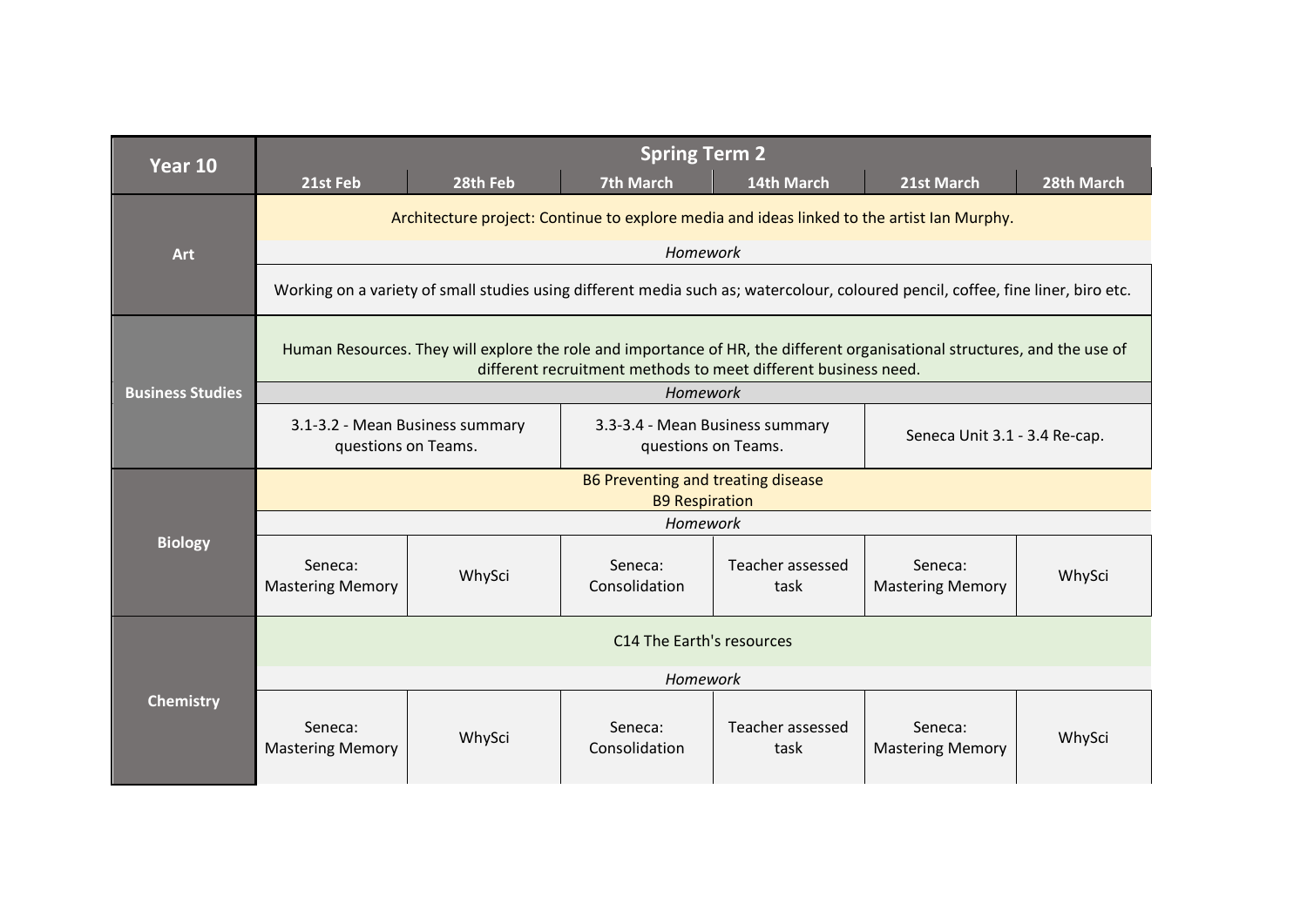| <b>Child</b><br><b>Development</b> | Understand the physical intellectual and social developmental norms from birth to five years.<br>Postnatal checks and postnatal provision.           |                             |                                                             |  |  |  |
|------------------------------------|------------------------------------------------------------------------------------------------------------------------------------------------------|-----------------------------|-------------------------------------------------------------|--|--|--|
|                                    | Homework                                                                                                                                             |                             |                                                             |  |  |  |
|                                    | Foods to be avoided by pregnant<br>women.                                                                                                            | Revision for assessment.    | Longer exam question - assessed.                            |  |  |  |
|                                    |                                                                                                                                                      | Python                      |                                                             |  |  |  |
| <b>Computer</b><br><b>Science</b>  | Homework                                                                                                                                             |                             |                                                             |  |  |  |
|                                    | Python - Mini Projects: Test&Track<br>Python - Mini Projects: Decimal to<br><b>Binary Conversion App</b><br><b>Quizzing App</b>                      |                             | Python - Mini Projects: Personality<br><b>Predictor App</b> |  |  |  |
|                                    | <b>GCSE Anthology work number 4: Artificial Things</b>                                                                                               |                             |                                                             |  |  |  |
| <b>Dance</b>                       | Homework                                                                                                                                             |                             |                                                             |  |  |  |
|                                    | <b>GCSE Anthology</b>                                                                                                                                | Artificial Things interview | 12-mark question                                            |  |  |  |
| <b>Drama</b>                       | Noughts and Crosses - continued exploration of the set text, Noughts and Crosses. Practical and written exploration of key<br>scenes and characters. |                             |                                                             |  |  |  |
|                                    | Homework                                                                                                                                             |                             |                                                             |  |  |  |
|                                    | <b>Character traits</b>                                                                                                                              | Act 2 Quiz                  | 20-mark question - Assessed (Sephy or<br>Callum)            |  |  |  |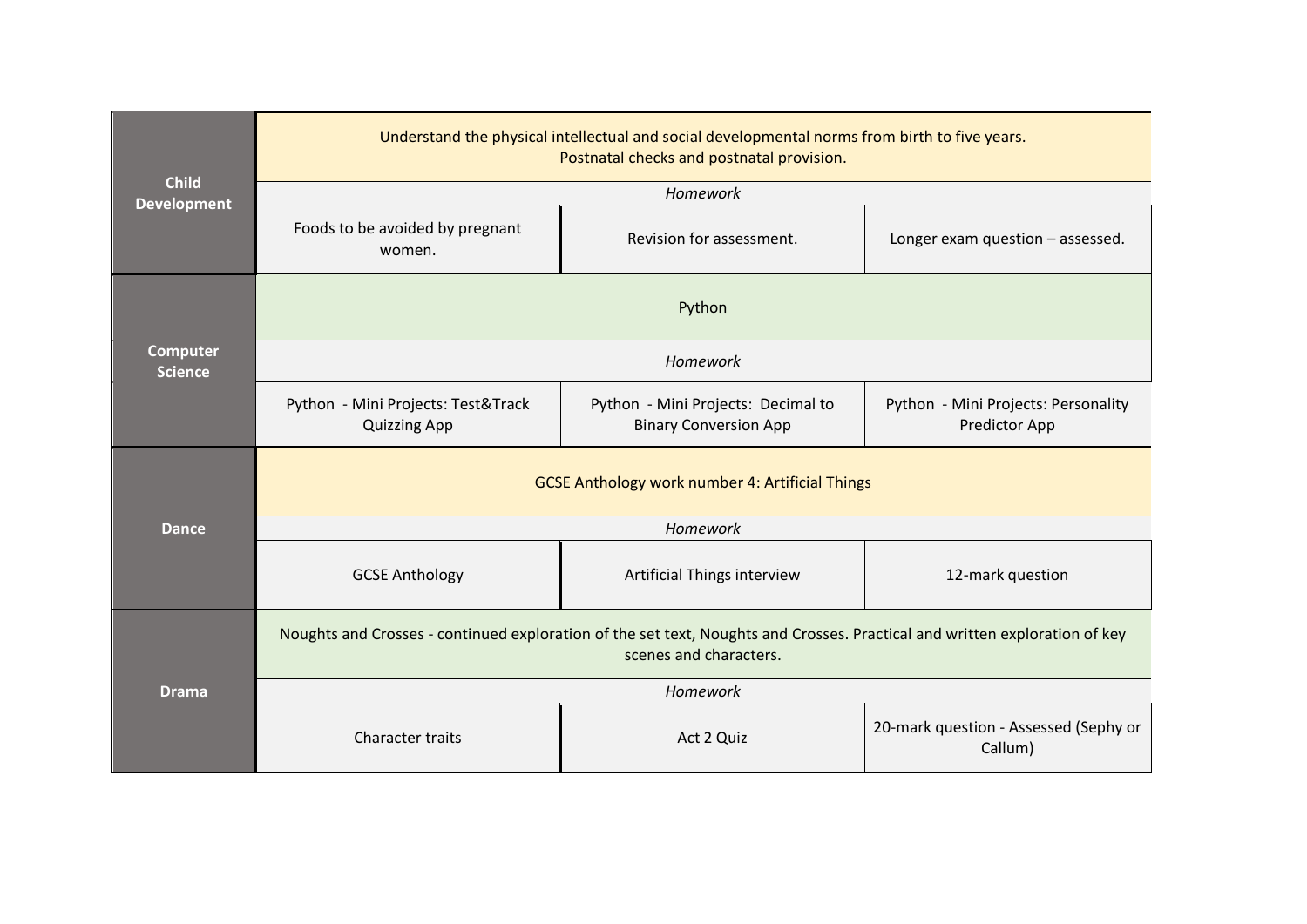| <b>English</b> | <b>Blood Brothers Act 2</b>                                                                                                        |                                |                                                 |                              |                                             |  |
|----------------|------------------------------------------------------------------------------------------------------------------------------------|--------------------------------|-------------------------------------------------|------------------------------|---------------------------------------------|--|
|                |                                                                                                                                    |                                | Homework                                        |                              |                                             |  |
|                | Mikey and Edward<br>school report                                                                                                  | Mickey and Edward<br>inference | Revision                                        | Edward "What's<br>the point" | Paper 2 Question 4 Assessment               |  |
|                | Macronutrients. The Science behind gelatinisation and raising agents. Practical: Tiramisu/Chicken Pie/ pancake bake/Enriched bread |                                |                                                 |                              |                                             |  |
| Food           |                                                                                                                                    |                                | <b>Homework</b>                                 |                              |                                             |  |
|                | <b>Revision for assessment</b>                                                                                                     |                                | Exam question - practicing a longer<br>question |                              | <b>Revisit Religion questions</b>           |  |
|                | Festival and Foods - To compare celebrations in France and in the UK and to describe celebrations using different tenses.          |                                |                                                 |                              |                                             |  |
| <b>French</b>  | Homework                                                                                                                           |                                |                                                 |                              |                                             |  |
|                | Quizlet practice and Translation                                                                                                   |                                | Write answers on Festivals                      |                              | SENECA and Reading/translation<br>homework. |  |
| Geography      | Challenge of resource management followed by Energy                                                                                |                                |                                                 |                              |                                             |  |
|                | Homework                                                                                                                           |                                |                                                 |                              |                                             |  |
|                | Exam practice                                                                                                                      |                                | Challenge of resource management quiz           |                              | UK Energy revision                          |  |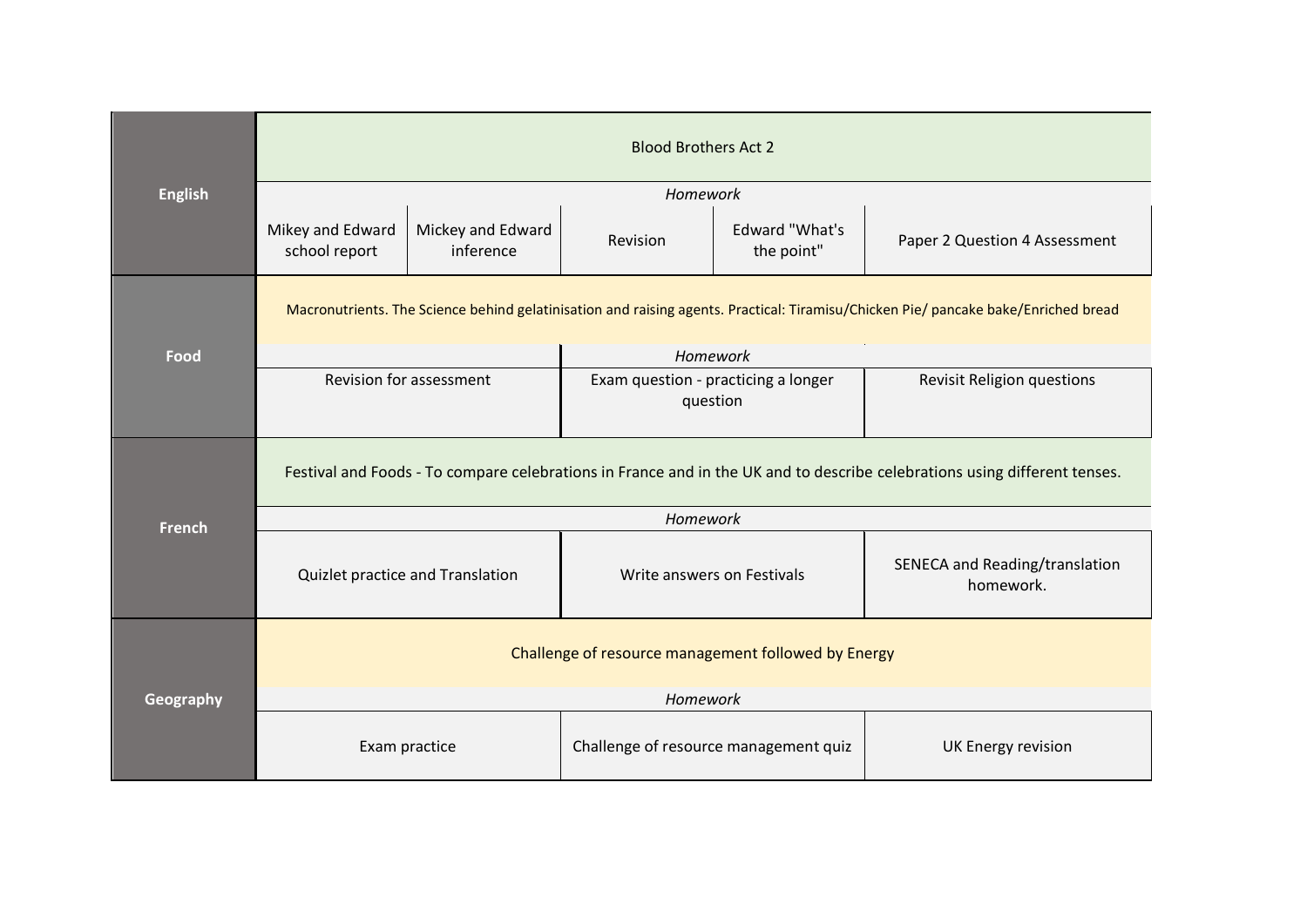| <b>Graphics</b>              | Creative drawing in Design                                                                                                                                                                                                                          |                                                                                               |                                                                                         |  |  |  |  |
|------------------------------|-----------------------------------------------------------------------------------------------------------------------------------------------------------------------------------------------------------------------------------------------------|-----------------------------------------------------------------------------------------------|-----------------------------------------------------------------------------------------|--|--|--|--|
|                              | Homework                                                                                                                                                                                                                                            |                                                                                               |                                                                                         |  |  |  |  |
|                              | Research Positive and Negative Space<br>and present on an A3 page with<br>explanations of what it is and its<br>significance in design.                                                                                                             | Create 4 designs based on your story<br>using the concepts of positive and<br>negative space. | Choose an artist that you like from a<br>list to research and analyse.                  |  |  |  |  |
|                              | <b>Early Elizabethan England</b>                                                                                                                                                                                                                    |                                                                                               |                                                                                         |  |  |  |  |
| <b>History</b>               |                                                                                                                                                                                                                                                     | Homework                                                                                      |                                                                                         |  |  |  |  |
|                              | <b>Revision for Assessment</b>                                                                                                                                                                                                                      | Review of Elizabethan Religion                                                                | Review of Elizabeth and Spanish<br>Armada                                               |  |  |  |  |
|                              | Component 1 - "Learning Aim C: Designing, refining and reviewing a user interface"                                                                                                                                                                  |                                                                                               |                                                                                         |  |  |  |  |
| <b>BTEC Tech Award</b><br>IT | Homework                                                                                                                                                                                                                                            |                                                                                               |                                                                                         |  |  |  |  |
|                              | 18 Reviewing the User Interface                                                                                                                                                                                                                     | 19 Reviewing the Project planning<br>techniques                                               | Students are completing their<br>'Learning Aim C - Practice assessment'<br>Mock project |  |  |  |  |
| <b>Maths Higher</b>          | Algebra 6: Algebraic fractions, algebraic proof and functions as well as a review of Algebra 1 (linear sequences, expanding and<br>factorising and linear equations).<br>Geometry 5: Circle theorems, vectors and similar shapes (area and volume). |                                                                                               |                                                                                         |  |  |  |  |
|                              | Homework                                                                                                                                                                                                                                            |                                                                                               |                                                                                         |  |  |  |  |
|                              | Consolidation work, quizzes and mathswatch assignments                                                                                                                                                                                              |                                                                                               |                                                                                         |  |  |  |  |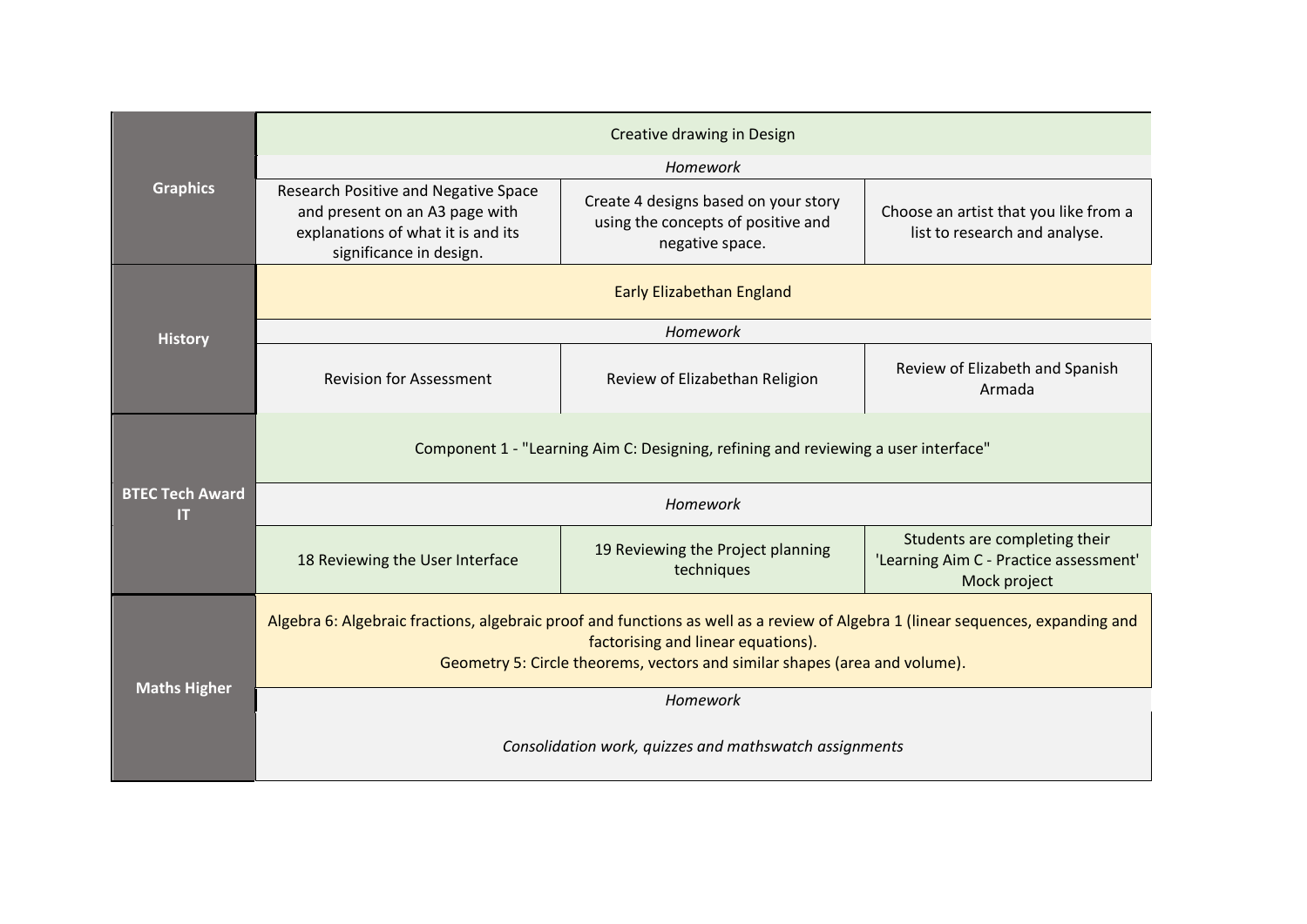|                        | Geometry 4: trigonometry review, angles in polygons and congruence and similarity.<br>Algebra 5: quadratic equations, non-linear sequences.<br>Review of Algebra 3 (rearranging equations and linear simultaneous equations).                                                                                                                 |                                                                                         |                                                      |  |  |  |
|------------------------|-----------------------------------------------------------------------------------------------------------------------------------------------------------------------------------------------------------------------------------------------------------------------------------------------------------------------------------------------|-----------------------------------------------------------------------------------------|------------------------------------------------------|--|--|--|
| <b>Maths Crossover</b> |                                                                                                                                                                                                                                                                                                                                               | Homework                                                                                |                                                      |  |  |  |
|                        | Consolidation work, quizzes and mathswatch assignments                                                                                                                                                                                                                                                                                        |                                                                                         |                                                      |  |  |  |
| <b>Maths</b>           | Number 4: topics to be covered include standard form, fractions, decimals and percentages and a review of Number 3 (roots,<br>indices and estimation).<br>Geometry 5: topics to be covered include volume of prisms, area and perimeter of compound shapes and a review of<br>Geometry 1 & 3 (angles, properties of 2/3D shapes and circles). |                                                                                         |                                                      |  |  |  |
| <b>Foundation</b>      |                                                                                                                                                                                                                                                                                                                                               | Homework                                                                                |                                                      |  |  |  |
|                        | Consolidation work, quizzes and mathswatch assignments                                                                                                                                                                                                                                                                                        |                                                                                         |                                                      |  |  |  |
|                        | COMPONENT 1 – Exploring Media Products - Learning Aim. Selection of media products from the audio/moving image sector<br>and explore how genre, narrative and representation are combined to engage their audience. How media products are<br>created to appeal to their audiences.                                                           |                                                                                         |                                                      |  |  |  |
| <b>Media Studies</b>   | Homework                                                                                                                                                                                                                                                                                                                                      |                                                                                         |                                                      |  |  |  |
|                        | Identify three mise-en-scene techniques<br>within a TV show or film of your choice.                                                                                                                                                                                                                                                           | Deconstruct a scene from a Film of your<br>choice using TECE and analysis<br>templates. | Complete work on your official<br>assignment report. |  |  |  |
| <b>Music</b>           | The development of the concerto through the Baroque, Classical and Romantic periods.                                                                                                                                                                                                                                                          |                                                                                         |                                                      |  |  |  |
|                        | Homework                                                                                                                                                                                                                                                                                                                                      |                                                                                         |                                                      |  |  |  |
|                        | Grade 2 theory                                                                                                                                                                                                                                                                                                                                | Grade 2 theory                                                                          | Grade 2 theory                                       |  |  |  |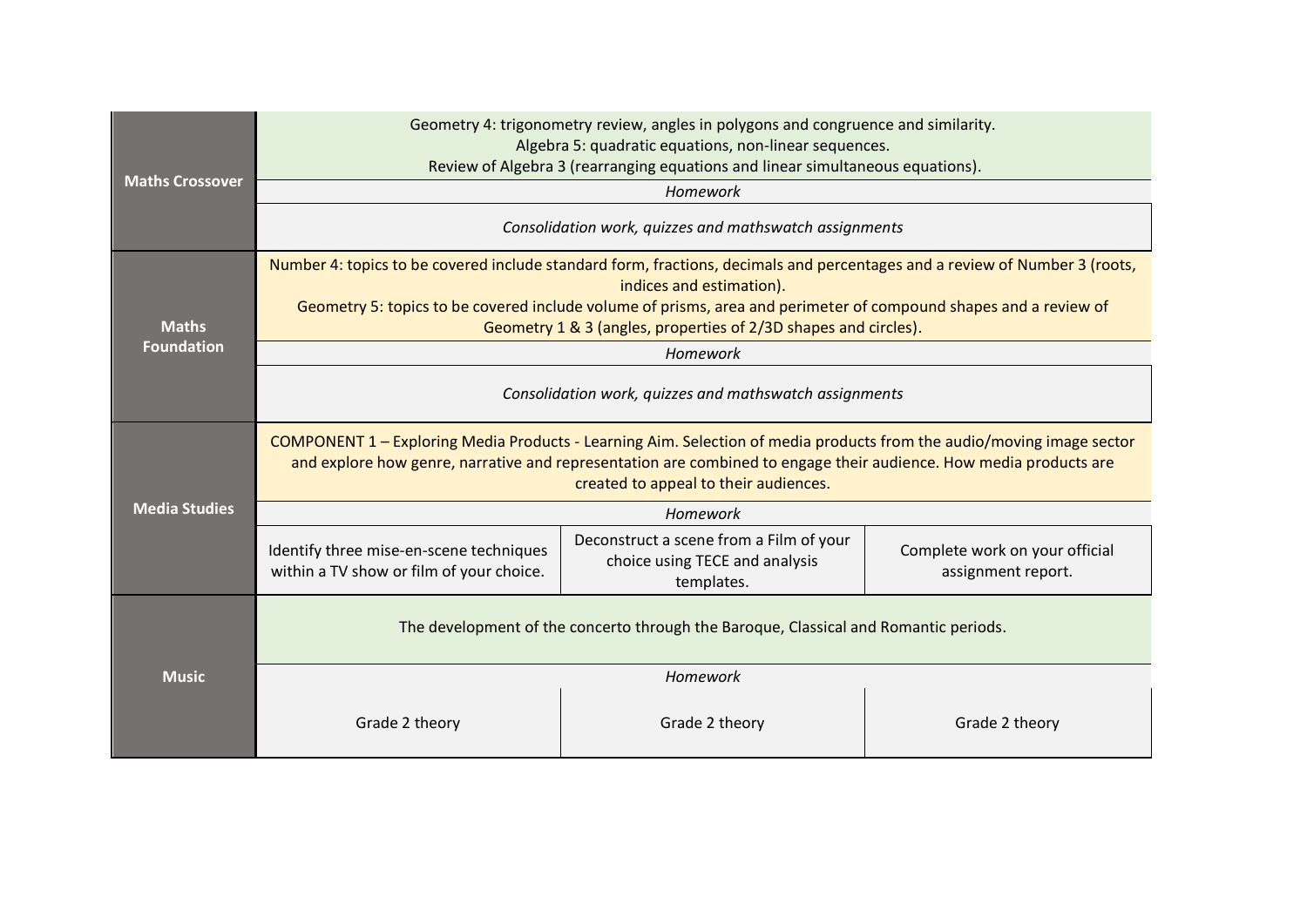| <b>PE Core</b>         | Volleyball, Weights, Football, Tag Rugby                                      |                             |                                                                      |                          |                                                               |            |  |
|------------------------|-------------------------------------------------------------------------------|-----------------------------|----------------------------------------------------------------------|--------------------------|---------------------------------------------------------------|------------|--|
|                        | P5 Electricity in the home                                                    |                             |                                                                      |                          |                                                               |            |  |
| <b>Physics</b>         |                                                                               |                             | Homework                                                             |                          |                                                               |            |  |
|                        | Seneca:<br><b>Mastering Memory</b>                                            | WhySci                      | Seneca:<br>Consolidation                                             | Teacher assessed<br>task | Seneca:<br><b>Mastering Memory</b>                            | WhySci     |  |
|                        | <b>Working with Polymers</b>                                                  |                             |                                                                      |                          |                                                               |            |  |
| <b>Product Design</b>  | Homework                                                                      |                             |                                                                      |                          |                                                               |            |  |
|                        | Polymers and their uses part 1                                                |                             | Polymers and their uses part 2                                       |                          | Polymers and their uses part 3                                |            |  |
|                        | (Polyethylene, Polyvinyl Chloride,<br>Polypropylene, High Impact Polystyrene) |                             | (Acrylic, Formaldehyde, Melamine<br>Formaldehyde, Urea Formaldehyde) |                          | (Epoxy Resin, Polyester Resin,<br><b>Composite Adhesives)</b> |            |  |
| <b>PSHE</b>            | Developing<br>sexuality                                                       | <b>Cultural differences</b> | Contraception                                                        | Pressure to have<br>sex  | <b>Ending</b><br>relationships                                | Sex checks |  |
| <b>RE Core</b>         | Religion, peace and conflict                                                  |                             |                                                                      |                          |                                                               |            |  |
| <b>RE</b> / Philosophy | <b>Islam Practices</b>                                                        |                             |                                                                      |                          |                                                               |            |  |
|                        | Homework                                                                      |                             |                                                                      |                          |                                                               |            |  |
|                        | Seneca revision homework<br>SMHW quiz                                         |                             |                                                                      | 4-mark exam question     |                                                               |            |  |